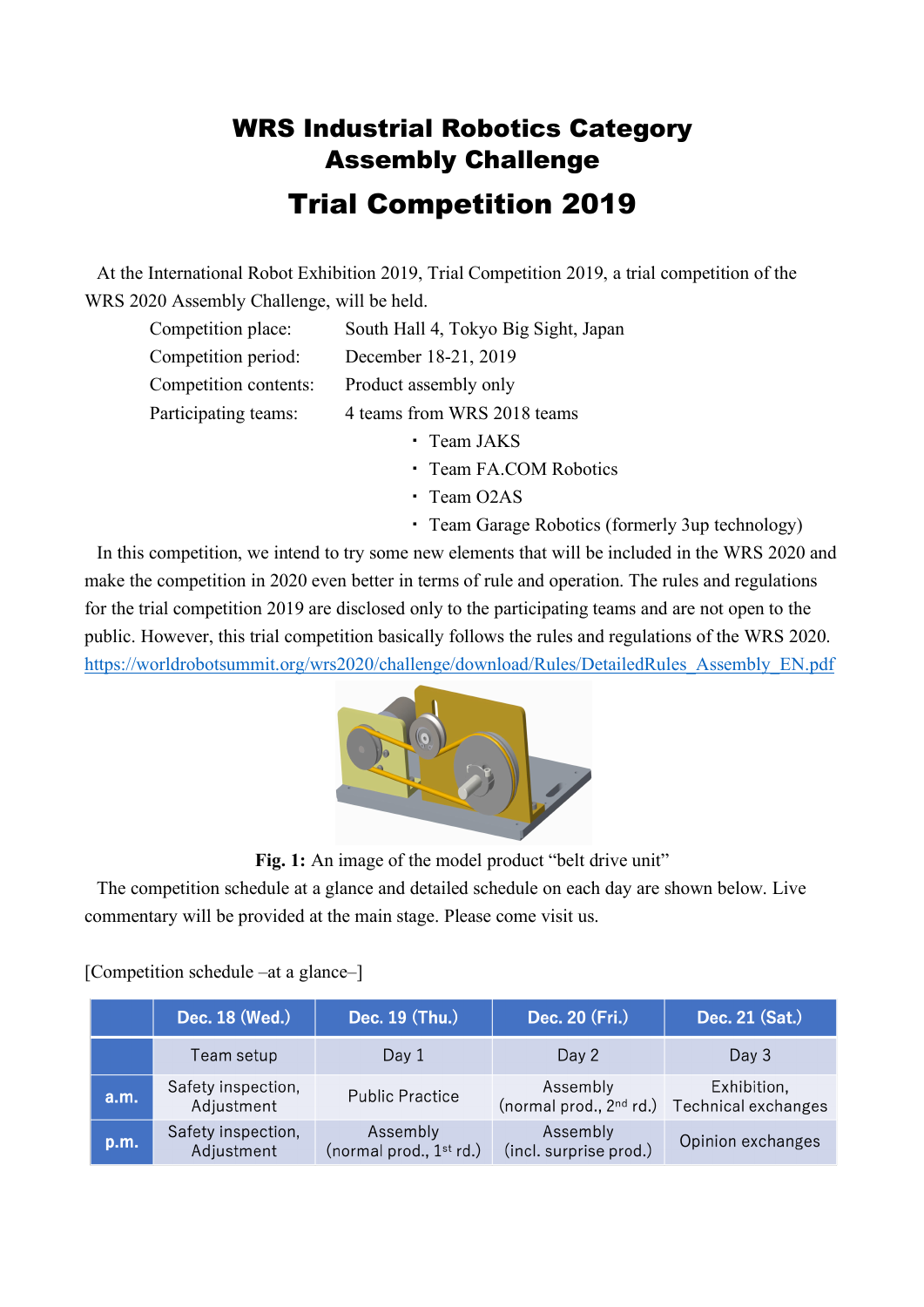## [Competition schedule –Day 1–]

|                    | <b>Competition Time</b>                                                                          | <b>JAKS</b>                           | <b>FA.COM Robotics</b>                          | O <sub>2</sub> A <sub>S</sub>                   | <b>Garage Robotics</b>                |
|--------------------|--------------------------------------------------------------------------------------------------|---------------------------------------|-------------------------------------------------|-------------------------------------------------|---------------------------------------|
| $10:30 - 11:00$    | Parts delively: 5 min.<br>Actual playing: 20 min.<br>(incl. Preparation phase)<br>Buffer: 5 min. | Public practice                       |                                                 |                                                 |                                       |
| $11:10 \sim 11:40$ |                                                                                                  |                                       | Public practice                                 |                                                 |                                       |
| $11:50 \sim 12:20$ |                                                                                                  |                                       |                                                 | Public practice                                 |                                       |
| $12:30 \sim 13:00$ |                                                                                                  |                                       |                                                 |                                                 | Public practice                       |
| $13:00 - 14:00$    |                                                                                                  | (Lunch break)                         |                                                 |                                                 |                                       |
| $14:00 - 14:30$    | Parts delively: 5 min.<br>Actual playing: 20 min.<br>(incl. Preparation phase)<br>Buffer: 5 min. | Assembly<br>(normal prod., $1st$ rd.) |                                                 |                                                 |                                       |
| $14:40 \sim 15:10$ |                                                                                                  |                                       | Assembly<br>(normal prod., 1 <sup>st</sup> rd.) |                                                 |                                       |
| $15:20 \sim 15:50$ |                                                                                                  |                                       |                                                 | Assembly<br>(normal prod., 1 <sup>st</sup> rd.) |                                       |
| $16:00 \sim 16:30$ |                                                                                                  |                                       |                                                 |                                                 | Assembly<br>(normal prod., $1st$ rd.) |

## [Competition schedule –Day 2–]

|                    | <b>Competition Time</b>                                                                          | <b>JAKS</b>                                     | <b>FA.COM Robotics</b>                          | O <sub>2</sub> A <sub>S</sub>                   | <b>Garage Robotics</b>                          |
|--------------------|--------------------------------------------------------------------------------------------------|-------------------------------------------------|-------------------------------------------------|-------------------------------------------------|-------------------------------------------------|
| $10:00 \sim 10:30$ | Parts delively: 5 min.<br>Actual playing: 20 min.<br>(incl. Preparation phase)<br>Buffer: 5 min. | Assembly<br>(normal prod., 2 <sup>nd</sup> rd.) |                                                 |                                                 |                                                 |
| $10:40 \sim 11:10$ |                                                                                                  |                                                 | Assembly<br>(normal prod., 2 <sup>nd</sup> rd.) |                                                 |                                                 |
| $11:20 \sim 11:50$ |                                                                                                  |                                                 |                                                 | Assembly<br>(normal prod., 2 <sup>nd</sup> rd.) |                                                 |
| $12:00 - 12:30$    |                                                                                                  |                                                 |                                                 |                                                 | Assembly<br>(normal prod., 2 <sup>nd</sup> rd.) |
| $12:30 - 12:50$    |                                                                                                  | (Lunch break)                                   |                                                 |                                                 |                                                 |
| $12:50 - 13:45$    | Parts delively: 5 min.<br>Actual playing: 45 min.<br>(incl. Preparation phase)<br>Buffer: 5 min. | Assembly<br>(incl. surprise prod.)              |                                                 |                                                 |                                                 |
| $13:55 \sim 14:50$ |                                                                                                  |                                                 | Assembly<br>(incl. surprise prod.)              |                                                 |                                                 |
| $15:00 \sim 15:55$ |                                                                                                  |                                                 |                                                 | Assembly<br>(incl. surprise prod.)              |                                                 |
| $16:05 \sim 17:00$ |                                                                                                  |                                                 |                                                 |                                                 | Assembly<br>(incl. surprise prod.)              |

- ※ In the morning competitions, teams will find a product which is already assembled and placed on the workbench as the initial condition. They will start the task from carrying out this assembled product and bringing in the parts set arranged in a parts tray.
- ※ In the afternoon competitions, each team will assemble both a normal product and a product with different specifications from the normal, which is called "surprise product".